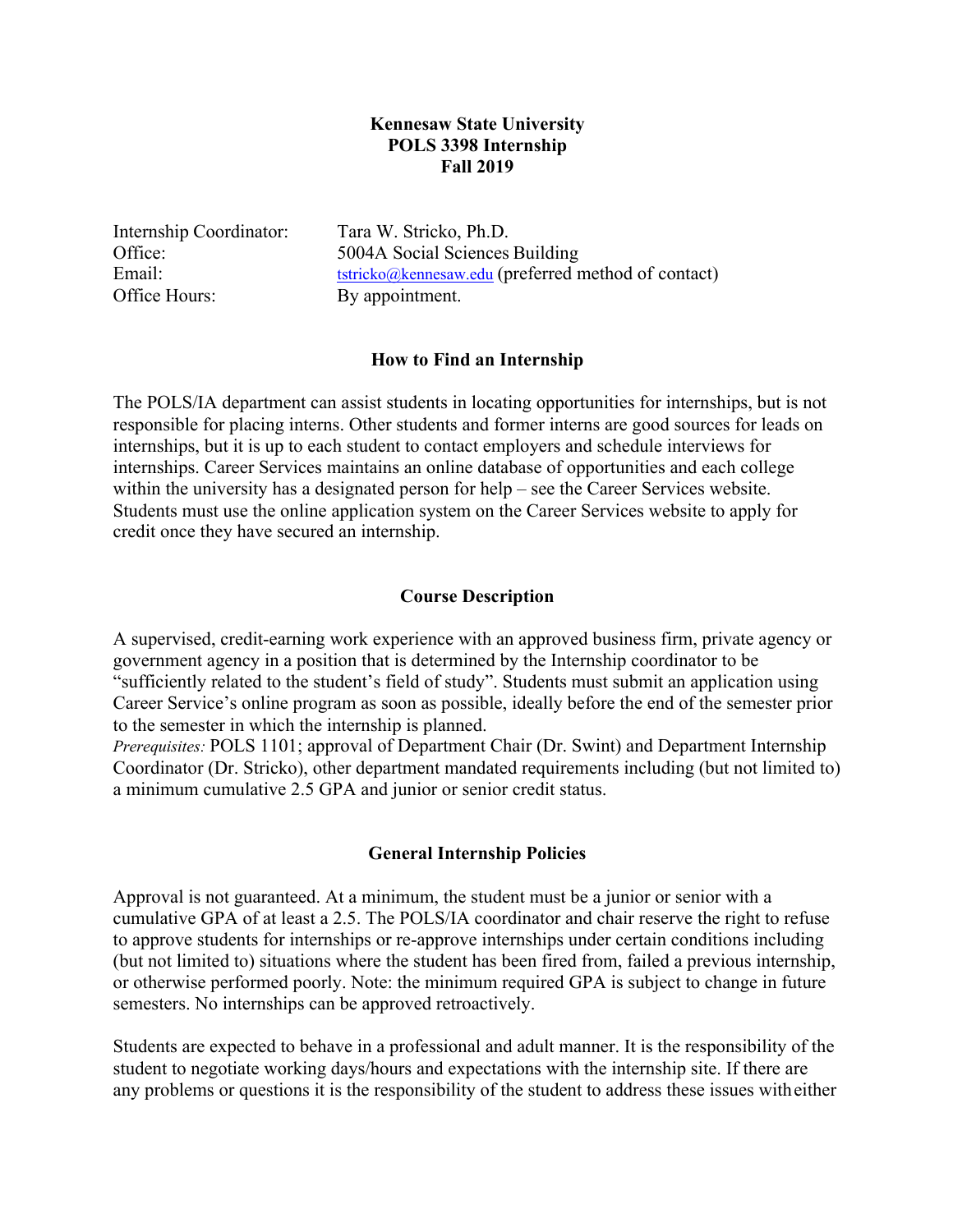the site supervisor or, if necessary, the internship coordinator. The coordinator cannot help students if she is not informed of any problems. Issues or concerns should be addressed promptly and soon after they arise.

For every three-semester credit hours the student must work and document at least 150 hours at the internship site. For example, a student must work 10 hours a week for 15 weeks during the fall or spring terms, or students must work 19 hours a week for 8 weeks in the eight-week summer term. Students may start working early but only with the prior approval of the internship coordinator.

The POLS/IA Department may approve twelve credit hours (Fall and Spring semester only) for a full-time internship (40 hours per week) if the site is outside metropolitan Atlanta (i.e. a Washington DC position). Credits beyond the normal three credit increments (i.e. 4, 7, etc.) will be considered on a case by case basis and are rarely approved. Students must complete ALL the minimum contact hours for the number of credits at the beginning of the term - partial credits are not given and students who do not complete the required number of hours will receive an automatic F for the course.

A basic chart is below:

| Semester Hours | Contact Hours per Week | Total Hours on site |
|----------------|------------------------|---------------------|
|                |                        | 150                 |
| 6              | 30                     | 300                 |
| 9              | 40                     | 450                 |
|                | (varies)               | 600                 |

# **Course Policies**

# Academic Integrity:

All students should examine the university's standards of academic integrity contained in the student handbook. These principles will be strictly enforced in this course. Cheating will not be tolerated. Anyone thought to have violated the standards of academic integrity will face university-sanctioned penalties, including but not limited to, failing the class.

# Plagiarism and Cheating:

No student shall receive, attempt to receive, knowingly give or attempt to give unauthorized assistance in the preparation of any work required to be submitted for credit (including examinations, laboratory reports, essays, themes, term papers, etc.). Unless specifically authorized, the presence and/or use of electronic devices during an examination, quiz, or other class assignment is considered cheating. Engaging in any behavior which a professor prohibits as academic misconduct in the syllabus or in class discussion is cheating. When direct quotations are used, they should be indicated, and when the ideas, theories, data, figures, graphs, programs, electronic based information or illustrations of someone other than the student are incorporated into a paper or used in a project, they should be duly acknowledged. No student may submit the same, or substantially the same, paper or other assignment for credit in morethan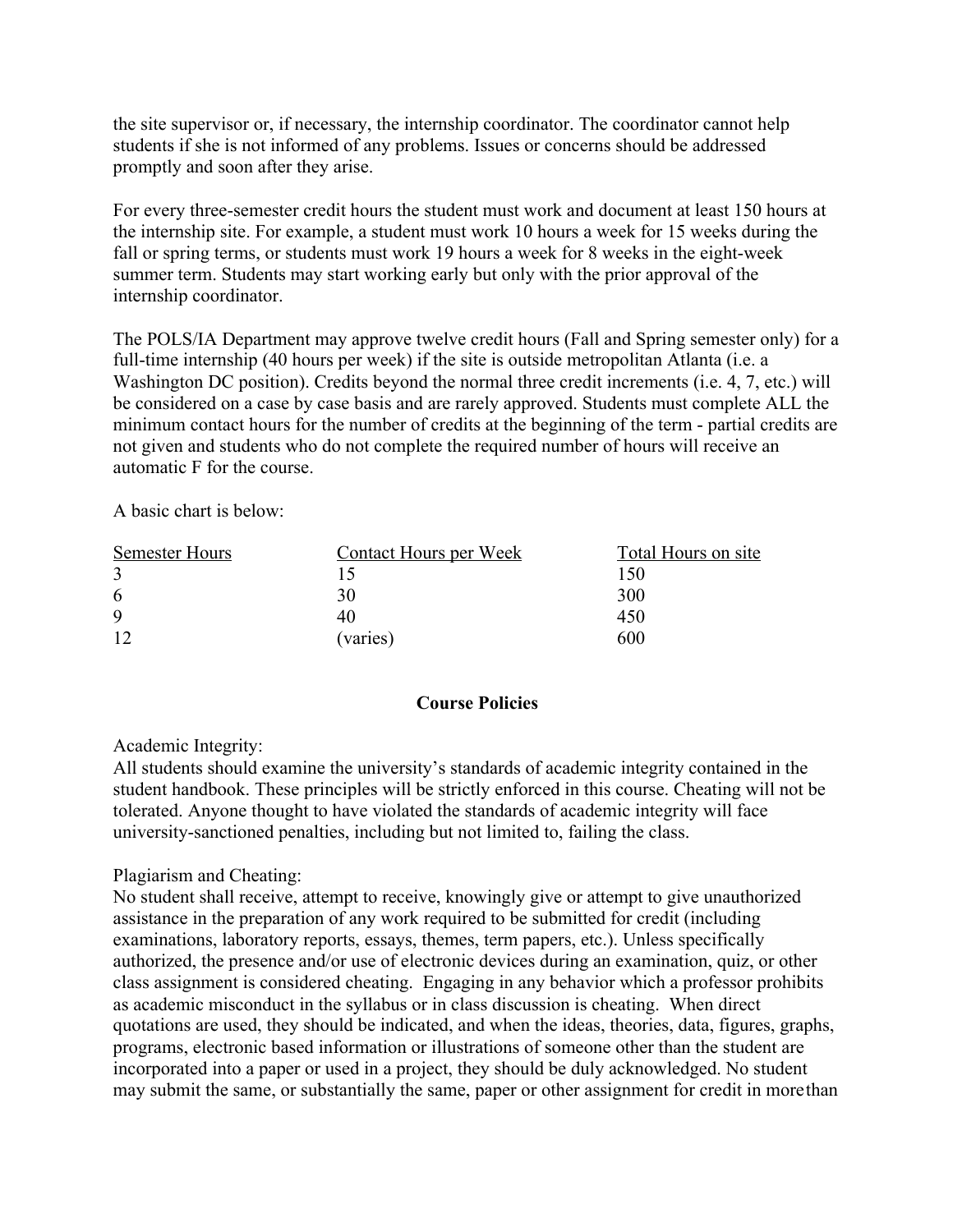one class without the prior permission of the current professor(s). The professor reserves the right to submit papers to www.turitin.com in order to check/enforce plagiarism policy.

## Statement on Disabilities:

KSU's disABLED Student Support Services (DSSS): Kennesaw State University provides program accessibility and reasonable accommodations for persons defined as disabled under Section 504 of the Rehabilitation Act of 1973 and the Americans with Disabilities Act of 1990. DSSS, a part of KSU's Student Development Center (Carmichael Student Center, Suite 267), provides information on how to register for support services, how to obtain accommodations, potential accommodations and the Disabled Students Organization (ABLE). Students with disabilities who require accommodations (academic adjustments and/or auxiliary aids or services) for this course should contact the DSSS via Ms. Carol Pope, ADA Compliance Officer for Students, at 770-423-6443 (V) or 770-423-6480 (TDD). Please do not request accommodations directly from the professor or instructor without a letter of accommodation from DSSS. The website for DSSS is http://www.kennesaw.edu/stu\_dev/dsss/dsss.html

## **Course Evaluation**

| Final grades will consist of the following components: |           |                |
|--------------------------------------------------------|-----------|----------------|
| Weekly Journals                                        | 15%       |                |
| Research Paper - Rough Draft                           | $10\%$    | 10             |
| Research Paper – Final Version                         | 20%       | 20             |
| <b>Research Presentation</b>                           | 15%       | 15             |
| Supervisor's evaluation                                | 40%       | 40             |
|                                                        | $= 100\%$ | $= 100$ points |

The following grading scale will be used in this class:

| A             | 89.5% and above |
|---------------|-----------------|
| B             | 79.5% to 89.49% |
| $\mathcal{C}$ | 69.5% to 79.49% |
| D             | 59.5% to 69.49% |
| F             | below 59.5%     |

### **Due Dates**

Meetings as well as all the other due dates will be announced via email using the email address students provide on the application forms. Please note that Dr. Stricko may decide to conduct all meetings and presentations either in person or electronically/over the phone.

 Journal entries: due every Saturday by 11:59 pm (starting the Sat after the student starts) Rough draft due date: Sunday 10/6/19 Final paper due date: Sunday 12/8/19 Presentations: Sunday 12/8/19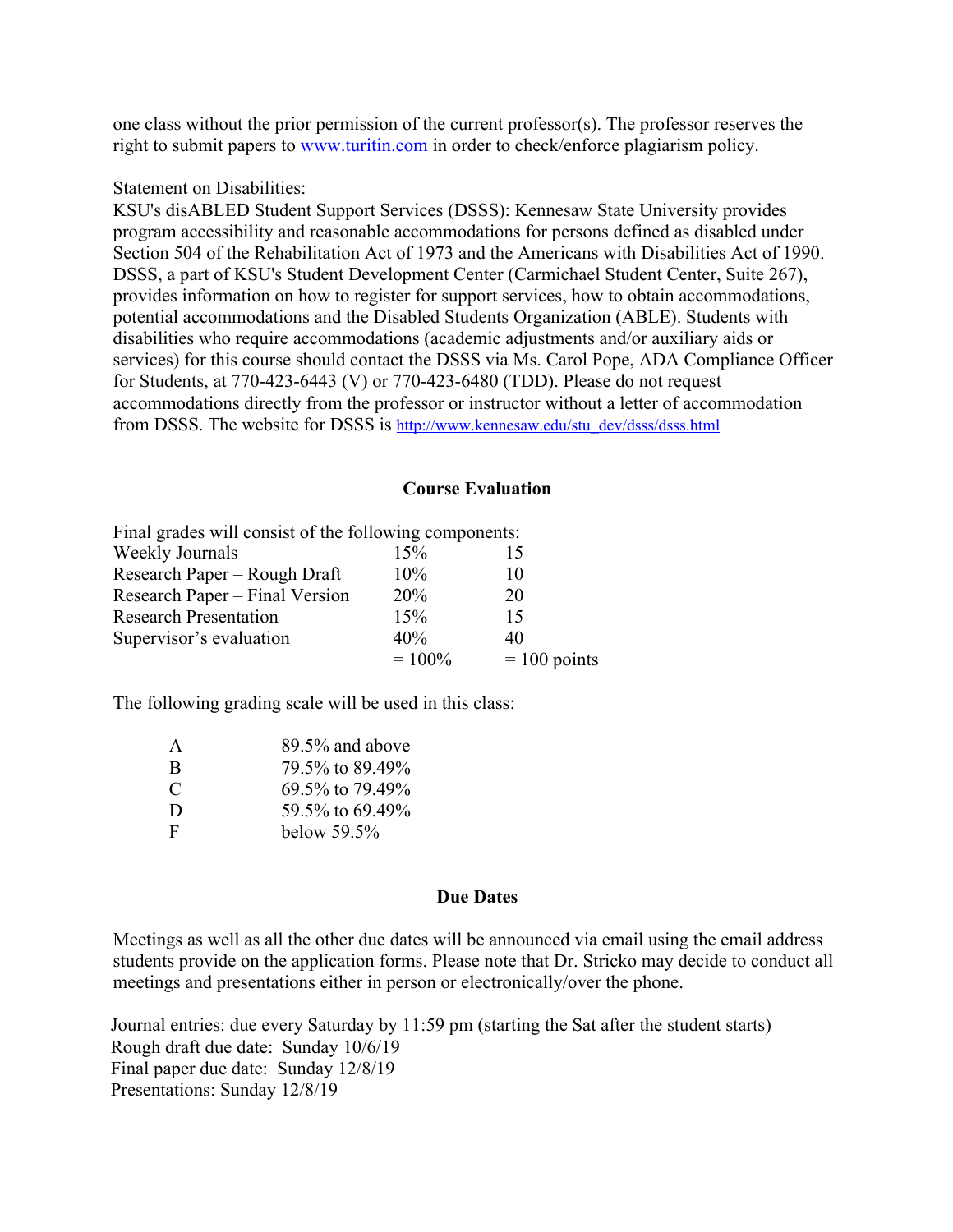### **Weekly Journal**

Interns will keep a weekly journal. The purpose of the journal is two-fold. 1) It will provide a description of the intern's activities at the internship site and 2) the journal should also be used to record ideas and concepts from the intern's research. The journal entries should show evidence of advance thought and a synthesis of classroom learning with the student's real-world experiences. For example, journals might describe case studies, or important literature, or conclusions drawn from the internship experience. Journals must be submitted via email to Dr. Stricko (tstricko@kennesaw.edu) each week the student works by 11:59 pm on Saturday night. The computer file title MUST contain the student's name (e.g. "Journal Sam Smith") and each entry must be added to the same computer file. The newest entry should be added to the top of the pages so the file (when opened) will look like:

#### "Journal: Sam Smith"

Entry Week 3: "Since I'm doing so well, John Doe had me be his personal assistant for his latest trial. The client (who I can't name for privacy reasons so I'll call him Bob-Bob) was arrested for DUI, back child support, and speeding. Bob-Bob insisted on showing up for court wearing 70s disco attire but John Doe convinced him that juries do take into account the defendant's appearance (especially when the client is from a minor group) so we thankfully talked him to wearing a suit from the 1990. …."

Entry Week 2: "This week I am working on child support payments for John Doe Law Farm. Did you know that only 10% of dads are "deadbeats" but 90% of women who are ordered to pay child support, don't? Due to weak laws and difficulty with enforcement, very few parents who skip on child support are prosecuted. ...."

Entry Week 1: "I started work at the John Doe Law Firm. I was told to contact clients who have court dates in the next week for driving under the influence. This made me think about Dr. Gordon's class and how Georgia has some of the strongest DUI punishments in the country. …."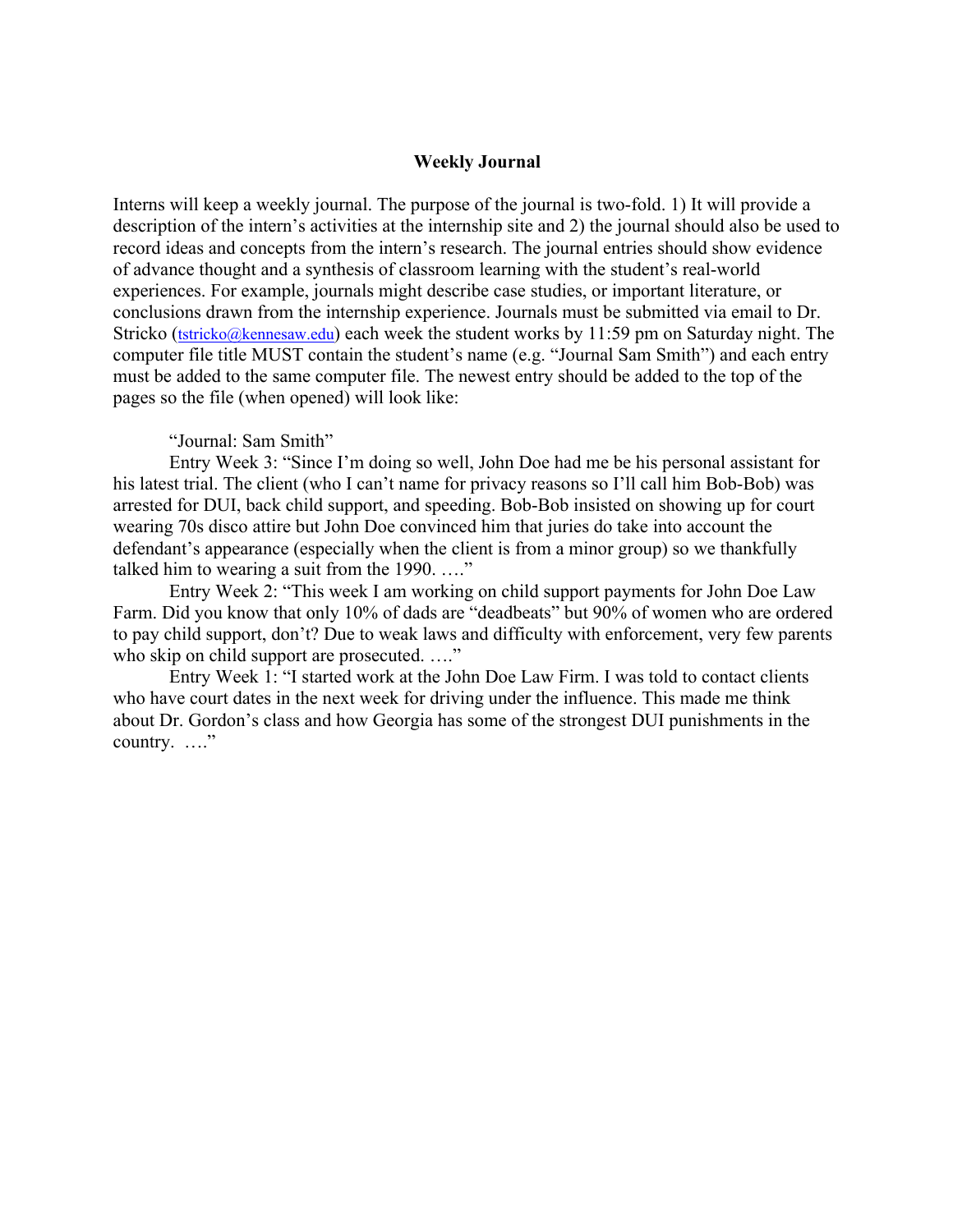# **Research Paper**

TOPIC: The research must focus on some aspect of POLS/IA. Considerable discretion is given to students in selecting a specific subject, but ideally should be related to the internship. The topic should be something that the student finds interesting and it should be narrowly focused. Topics may be changed from that proposed during the application process but students should consult his/her assigned paper supervisor for help.

LENGTH: The minimum paper length is dictated by amount of credit received. The requirements are: 9 double-spaced pages for 3 hours of credit, 12 pages for 6 hours of credit, 15 pages for 9 hours, and 18 pages for 12 hours. Note: title pages, abstracts, references/works cited, and returns (spacing) do not count towards the page requirements.

STRUCTURE: The paper must contain a title page, an abstract/summary, an introduction, a brief literature review, analysis, conclusion and bibliography/references.

The introduction should contain an explicit statement of the argument or question, a summary of how the topic will be supported or explored and definitions of key concepts. The literature review should identify at least four or five principal theoretical works on the topic, include a brief discussion of what each work reveals (or does not reveal), and a concluding statement about the current knowledge of the topic. PLEASE consult some internet sources and your assigned paper supervisor for info on how to do a correct literature review. The purpose of the analytical section is to defend the thesis. Students should restate the argument in the first paragraph of this section, and then present supporting evidence. Evidence includes things such as statistical findings, tables, graphs, quotations, and descriptions of events. This is also where students should present interpretations of the evidence. The conclusion should restate the argument and then summarize the results of the research. Is the argument supported? What is the state of a current subject?

During the fall and spring semester students will be assigned one of the faculty members of the internship committee. This faculty member is a resource for the student to use when writing his/her paper and will be the one grading both the rough draft and the final paper. I urge all students to take advantage of this helpful resource. During the summer term Dr. Stricko will perform this function for all interns. Some professors will want paper copies while some will want electronic. It is up to the student to ask which version his/her assigned committee member will prefer. Dr. Stricko will always want an electronic version.

Any standard method of attribution is acceptable including APA, MLA, Turabian, or Chicago Manual. Students must be consistent and accurate and state which method he or she is using. Notes may be supported in either a footnote or endnote format. Include an alphabetized Bibliography/references section.

The KSU Writing Center is a free service offered to all KSU students. Experienced, friendly writing assistants work with you throughout the writing process on concerns such as topic development, revision, research, documentation, grammar, and mechanics. Rather than edit your paper for you, writing assistants will help you learn strategies to become a better writer on your own. For more information or to make an appointment (appointments are strongly encouraged), visit http://www.kennesaw.edu/english/WritingCenter, or stop by Room 242 in the English Building.